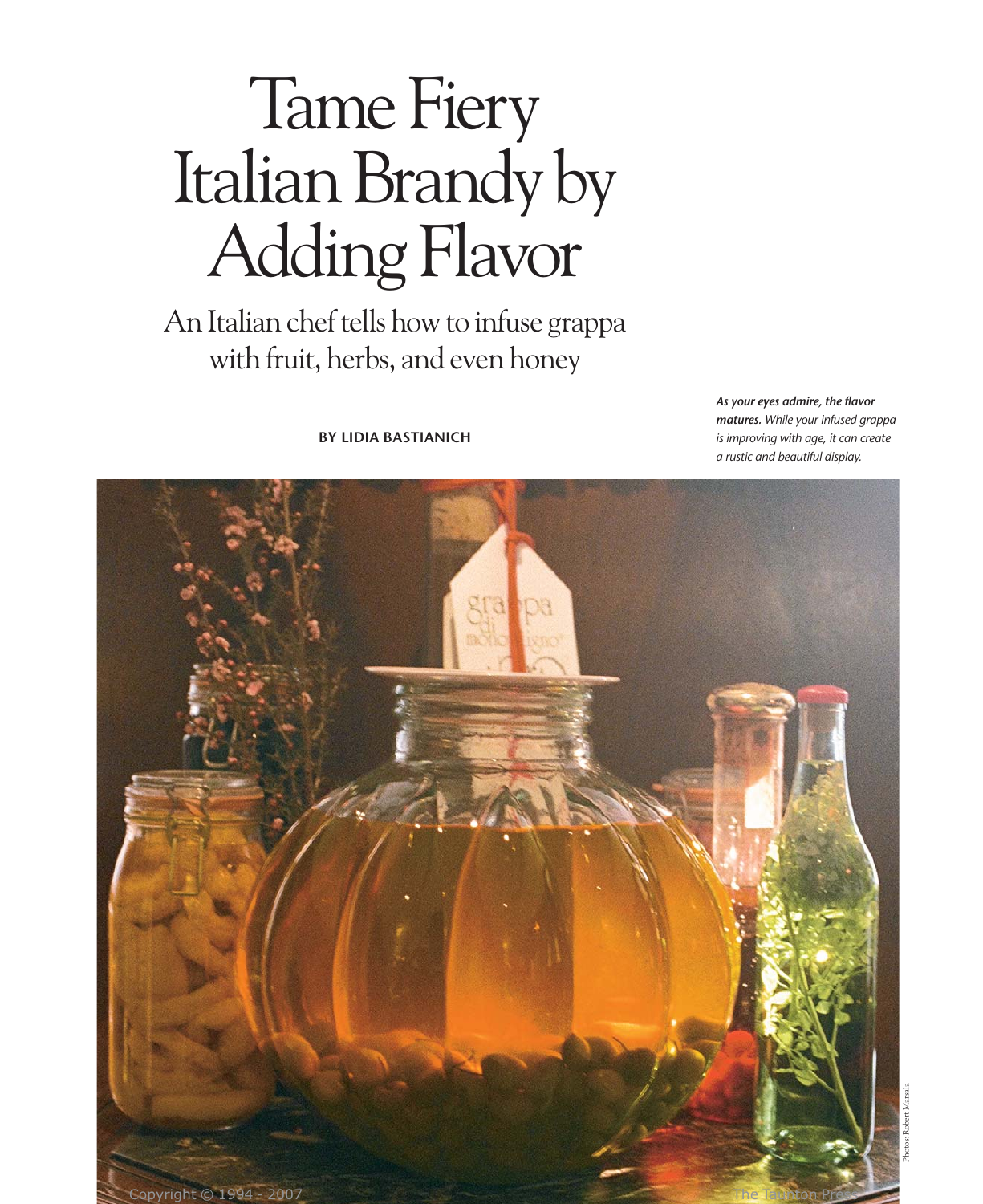rappa is a favorite Italian drink. It's distilled from grape pomace—the skins, seeds, and Trappa is a favorite Italian drink. It's distilled<br>from grape pomace—the skins, seeds, and<br>stems that are left after the juice is drawn off for winemaking. Grappa has been drunk in Italy since the Dark Ages, when feudal lords gave pomace to the serfs who worked their land. What the drink lacked in elegance, it made up for in strength. Although grappa's origins are humble, today it is gaining popularity as a sophisticated drink. It's available in many varietal types, and it can even be found in collectors'-quality glass bottles.

Infusing grappa with fruit and herbs has always been a favorite way to savor the potent beverage, and

with my method you can easily make a wide variety of flavored grappas at home.

Grappa distillation was pioneered in Friuli-Venezia Giulia, a region of Northern Italy, but the drink is popular all over the country. I witnessed grappa-making during my childhood in Busoler, a suburb of Pola on the Istrian Peninsula, in what is now Croatia. Good grappa is made immediately after the grapes have been crushed, when the pomace is still fresh and juicy. The result is a drink of intense flavor and no trace of mustiness, with a pungent bite.

In Friuli, grappa was infused with raisins, *ruta* (a bitter digestive herb), and juniper berries. Today, grappas infused with fruits such as cherries, blueberries, and figs are becoming popular.

You can also use grappa to flavor cakes and cookies by moistening them just before serving. Grappa makes an excellent companion to espresso. You can drink a glass of grappa while sipping espresso, or you can add grappa directly to espresso

at a ratio of one tablespoon per cup. This is called *caffè corretto,* or "corrected coffee."

# **SAVORING A GOOD GLASS OF GRAPPA**

Whether you're going to drink infused grappa or use it as a flavoring agent, start off with a grappa you like all by itself. Good grappa is not cheap; prices begin at \$35 to \$40 for a 750ml bottle, and price is usually a fair indicator of quality. If you have a favorite wine, select a grappa made from the same grape varietal. Check the label to find what kind of grape produced the grappa. Many of the grapes are Italian in origin, such as verduzzo, picolit, and moscato; other grapes include merlot and chardonnay.

There are two ways to appreciate grappa's flavor subtleties. Some enjoy drinking it at room temperature, but many people also enjoy drinking grappa after storing the bottle in the freezer, like vodka. In either case, use the appropriate glass. I prefer a tulipshaped glass so the alcohol can softly carry a concentrated essence to the nose and palate.

When drinking a grappa, first enjoy its vibrant scent, redolent of its grape varietal. Then take a sip and let it coat your mouth. Swallow. When the grappa is ingested, partially open your mouth, take a slow breath, and you will feel the flavors come alive. The alcohol's pristine quality and the intense, momentary palate stimulation creates grappa-drinking pleasure.

# **INFUSING GRAPPA WITH FLAVORS**

Conventionally served as an after-dinner drink, grappa is also a wonderful aperitif. Either way, you can increase your enjoyment by infusing the liquid with

> fruits and herbs because the flavors temper the harshness and bite in grappa. In turn, the fruit is preserved by the alcohol.

> Infusing grappa is a simple process. The ingredients are few—grappa, the flavoring elements, and perhaps a little sugar. Quart-size glass canning jars, with hinged or screw-top lids lined with a rubber seal, are good containers. Cheesecloth and a bowl are the only other necessary equipment. The most important element is time.

> The actual process is no more than a simple mixing of flavorings and grappa. Measurements are relatively unimportant when you make an infused grappa. You can make it in any quantity, with as many or few flavoring agents as you like. When using fruit, I like to fill the jar and pour in enough grappa to cover, which produces a very flavorful drink. Other proportions also give good results.

> The use of sugar is a matter of taste. I strongly recommend using sugar with

very tart fruits like cherries and raspberries. I like all my infusions sweet, even the herbal ones, so I use one or two tablespoons of sugar, depending on the fruit's sweetness, for every cup of grappa. However, grape-infused grappas require less sugar or none at all, and dried fig grappas never need additional sweetening.

The grappa steeps with the flavorings for anywhere between eight days and four months. Depending on the recipe, this happens in either a well-lit place or a dark place that is warm or at room temperature. By Mediterranean standards, "room temperature" is between 55° and 60°F. Sunny windowsills are best for warm, well-lit places; inside a kitchen cabinet near the stove is good when the grappa needs to be warm and dark. If the recipe requires the grappa to be "room temperature," just make sure it's not in direct sunlight and that the room isn't warmer than 60°.

A progress check is needed every few days as the grappa steeps. Because alcohol is volatile, it may evap-



*The infusing grappa needs little attention beyond a shake to redistribute the flavoring agents. Occasionally, the jar also may need to be topped off with additional grappa, since the seal may not prevent all evaporation.* 



*Infusing grappa couldn't be simpler. After you select your flavoring agent—here, it's black grapes—and put it in a jar, fill the jar with grappa.*